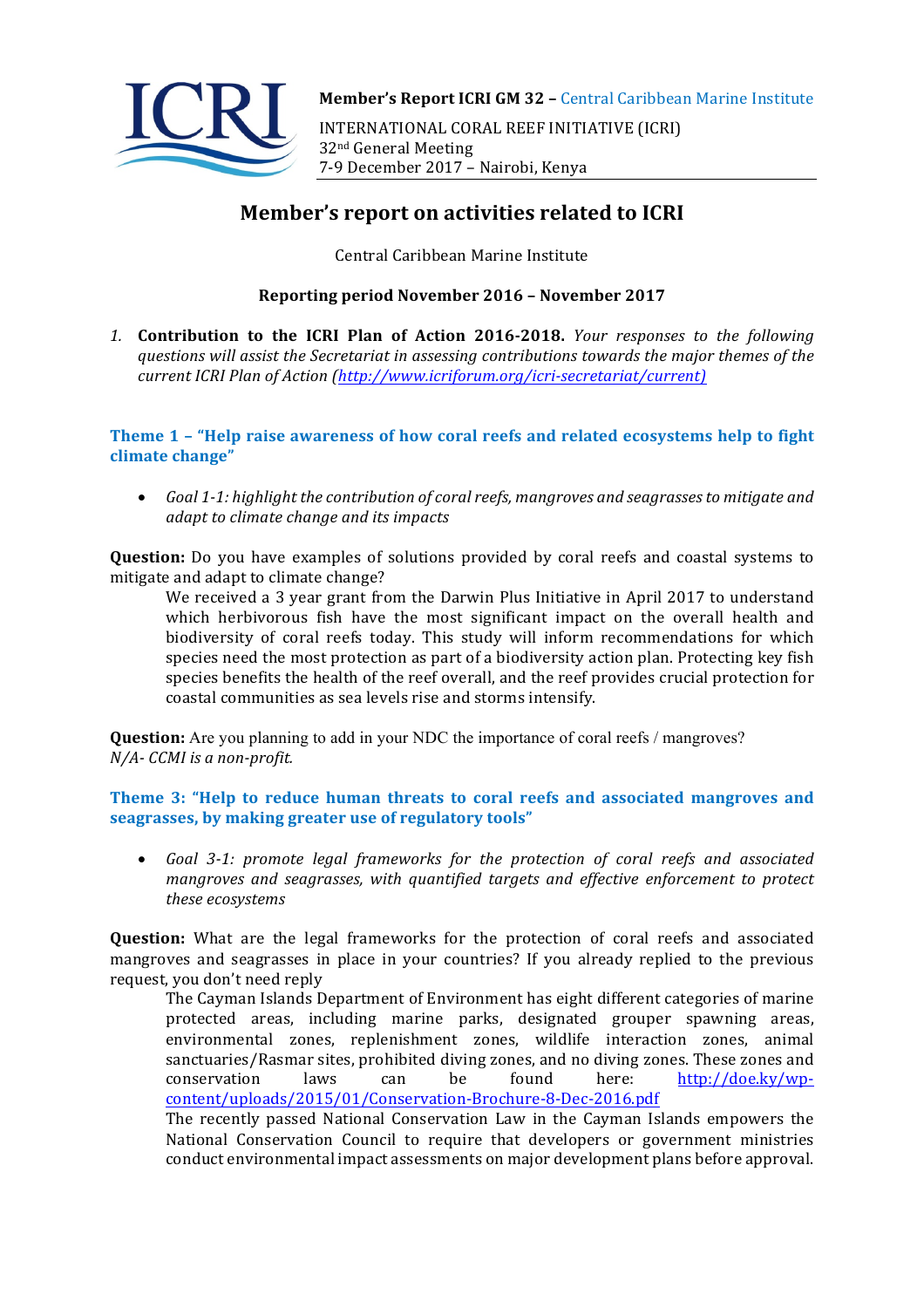**Question:** Did you to set quantified targets to protect their coral reefs, mangroves and seagrasses? And are you able to provide a % of what is currently protected in your country? Please define what you mean by protection?

The Cayman Islands Department of Environment is responsible for establishing these targets. Over 43.91% of the total shelf area surrounding the Cayman Islands is designated as a marine protected area. 15.01% of the total shelf area is designated as no take zones. The government is also currently in the process of gaining stakeholder support for a revision and expansion of marine protected areas.

• *Goal 3-2: encourage a ban on plastic microbeads in cosmetic products* 

**Question:** How did you implement the recommendation to reduce plastic microbeads pollution in marine environment?

CCMI has an Ocean Literacy campaign to address environmental issues in relation to coral reefs. We address the problem of microbeads and microplastics with all education and citizen science groups at the station, as part of a larger presentation and activity on marine debris and plastic pollution. We encourage participants to be mindful of plastic use and consumption.

• Goal 3-3: improve regulation and enforcement to reduce direct anthropogenic damage due to dredging and physical alteration of reef structures

**Question:** are you working on this topic? If yes, could you please share with us your work. Please note that the information provided will help us to develop a recommendation for the next ICRI General Meeting. Please send us information as soon as possible,

 $N/A$ : As a research, conservation, and education-focused non-profit institution, CCMI is not involved in regulation or enforcement.

• Goal 3-4: promote the deployment of mooring devices limiting the mechanical destruction of *coral reefs and seagrasses* 

**Question:** are you working on this topic? If yes, could you please share with us your work. Please note that the information provided will help us to develop a recommendation for the next ICRI General Meeting. Please send us information as soon as possible.

Public moorings are widely available in the Cayman Islands. CCMI uses public moorings to minimize impact on coral reefs and seagrasses. We also have installed moorings on sites such as our coral nurseries where we frequently dive for research and conservation work.

• Goal 3-5: review issues related to the impact of sunscreens and other endocrine disruptors *on coral reefs, and encourage the production of sunscreens that are proven not to damage coral reefs* 

**Question:** are you working on this topic? If yes, could you please share with us your work. Please note that the information provided will help us to develop a recommendation for the next ICRI General Meeting. Please send us information as soon as possible.

At present, CCMI is not working on this topic, though we promote the use of reef-friendly sunscreens along with a no impact rule for our students.

#### **Theme 4: "Monitor the state of reefs in order to better manage them"**

• *Goal 4-2: better monitor the phenomena of coral bleaching* 

**Question:** How did you implement the recommendation on addressing the decline in coral reef health due to global bleaching events?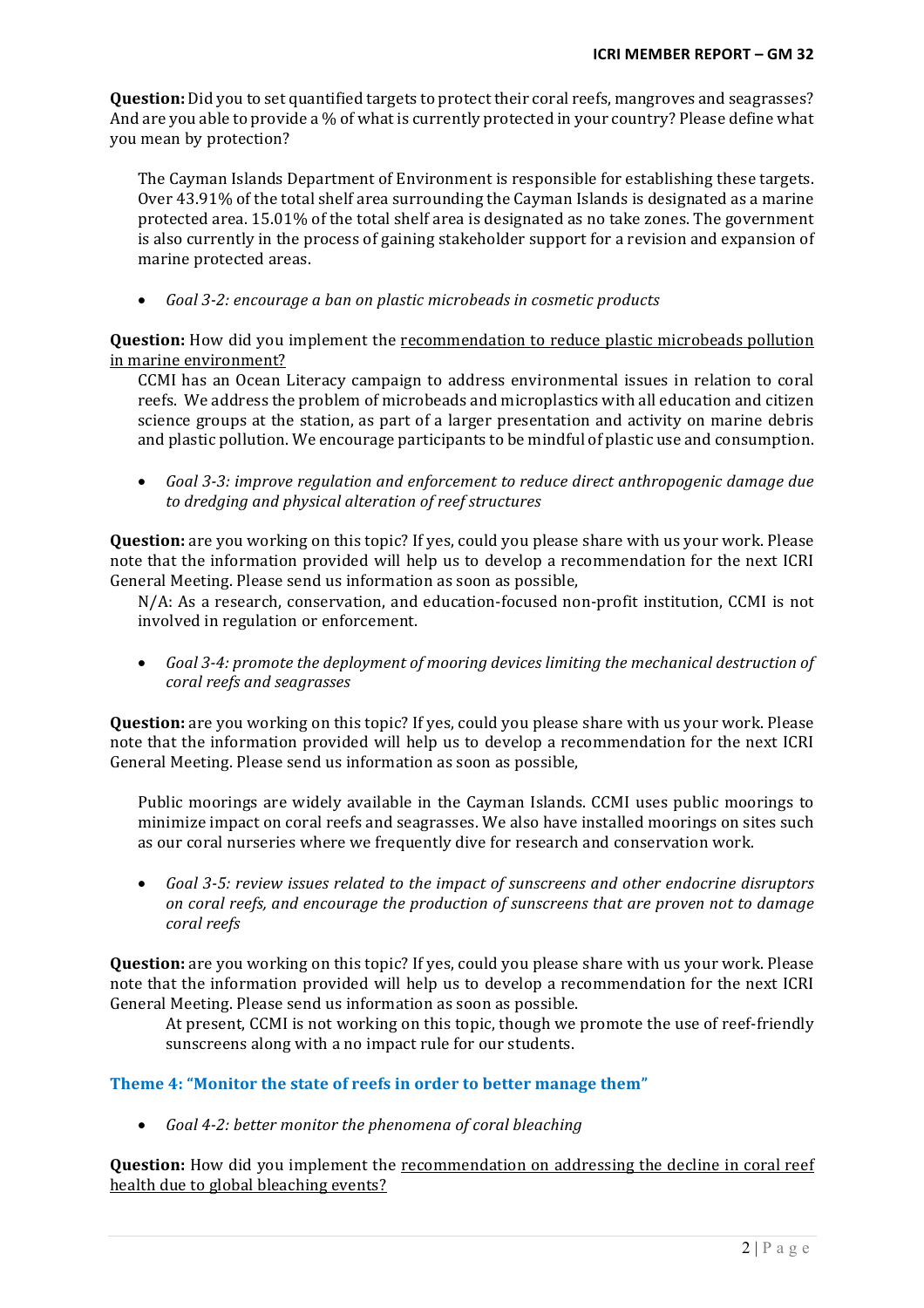We maintain an annual reef monitoring program which encompasses bleaching surveys. Researchers at CCMI are studying resilience in staghorn coral which was reared in our coral nursery and has since been outplanted on the neighbouring reef. CCMI scientists are aiming to better understand the nature of resilience among some of the coral and causes of mortality among others.

## **Theme 5: "Progress via education"**

• *Goal* 5-1: prepare for the 2018 International Year of the Reef (IYOR)

**Question:** How did you implement the Recommendation designating 2018 as the third International Year of the Reef? Please let us also know what are you planning to celebrate IYOR2018.

CCMI has developed a communications plan for IYOR2018 to increase local and international awareness of the IYOR and in support of UN Sustainable Development Goals 13 and 14. We are currently seeking local partners who will help convey messages regarding the value of coral reefs and the threats they face. As per our UN Chronicle Article, "Can We Save Coral Reefs?" we will be advocating the need for greater societal-level changes and individual actions to mitigate anthropogenic impacts to coral reefs.

CCMI will also launch Reefs Go Live in conjunction with IYOR. Reefs Go Live is an interactive telepresence educational programme, wherein students in classrooms and at informal science learning centres will be connected to researchers at work under the ocean in a two-way video dialogue. Topics focus on coral reefs will be tied into their school curriculum in an engaging, interactive format.

#### Please also list the educational material that you've developed in the past, so we can share **it on the IYOR website.**

**Question:** Would you like to report on one of your activities during the ICRI GM meeting?

Our new Reefs Go Live production will be available for broadcast anywhere. We can provide dates for broadcast that ICRI can use to promote IYOR.